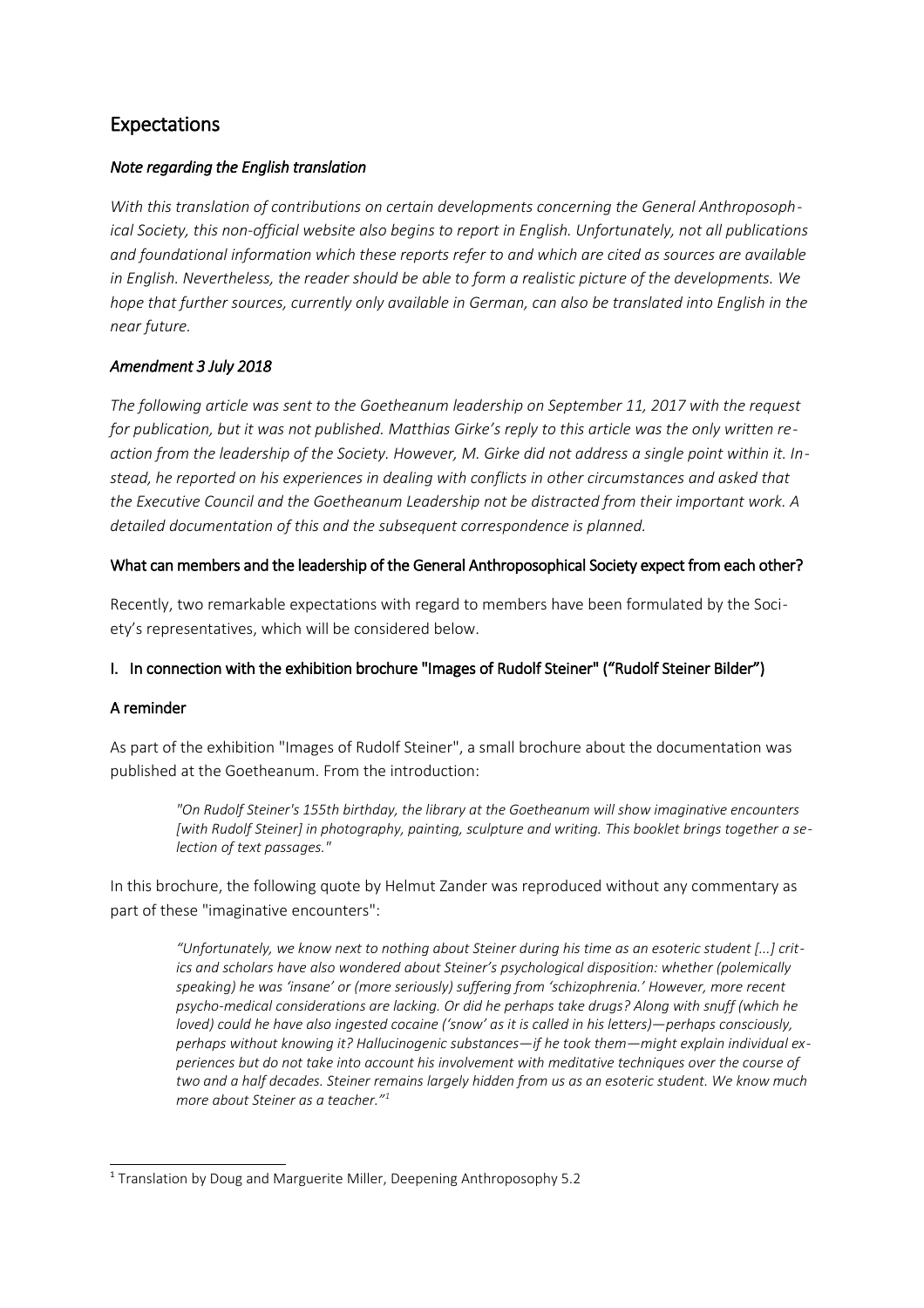Stephen E. Usher, a member from the USA, was of the opinion that such a quotation should not be distributed without comment by the Goetheanum and remarked on this in writing in "Deepening An-throposophy"<sup>[2](#page-1-0)</sup> and in "Ein Nachrichtenblatt"<sup>[3](#page-1-1)</sup>. In connection with the dispute resulting from this, Jus-tus Wittich wrote<sup>[4](#page-1-2)</sup> the following, stating his position:

*"I believe, however, that if a member were to notice an actual or alleged error at or in the Goetheanum it would be appropriate for that member if they felt obliged first and foremost to point this out to those responsible or to talk to them directly."*

The essential aspect of this statement is that Stephen E. Usher has behaved "inappropriately" (towards those responsible). In the same article the following was alleged of Stephen E. Usher:

*"Before his departure he had two conversations with members of the Goetheanum leadership but never mentioned his indignation."*

In fact, Stephen E. Usher had written in the article to which Justus Wittich refers:

*"At the end of an enjoyable visit to the Goetheanum from 19 - 25 September 2016, I came across a small brochure entitled 'Images of Rudolf Steiner'. …"*

If he had read it carefully, Justus Wittich might have realised that Stephen E. Usher had by no means withheld his indignation intentionally, but had only become aware of the brochure shortly before his departure, i.e. *after* the conversations. The result is the frivolous discrediting of a member, which has now been spread worldwide. Only the readers of "Ein Nachrichtenblatt" were able to form an impression of the background to the events; the readers of "Anthroposophie Worldwide," however, were unaware of it initially. Stephen E. Usher's alleged behaviour is assessed by Justus Wittich as follows:

*"In my opinion, to deliberately not do this [i.e., not to first of all address those responsible], but to denounce the Goetheanum or individual responsible persons via e-mail distribution lists and electronic media within member circles and elsewhere worldwide without first checking the context, caused considerably more damage to the Goetheanum than the actual omission described above."*

But didn't a member of the Executive Council do exactly what Stephen E. Usher was accused of? And on a much larger scale: according to the editors, the German edition of "Anthroposophie weltweit" alone has a circulation of approx. 20,000 copies! Obviously without having read the article carefully, without responding to the points of criticism mentioned, and evidently without clarifying whether his suspicions were correct, Stephen E. Usher was pilloried in front of the entire membership worldwide by Justus Wittich, member of the Executive Council. What's more, in front of a membership that was not able to judge the issue for itself, since all previous comments on it were published elsewhere. Would it not have been more correct and more appropriate if Justus Wittich had published his reaction - in line with his own demands - exactly where the discussion arose: in "Ein Nachrichtenblatt"? A conversation simply cannot make any sense if parts of it happen in different places<sup>[5](#page-1-3)</sup>. Perhaps the editors of "Ein Nachrichtenblatt" would also have pointed out to him his embarrassing mistake (i.e., the

<span id="page-1-0"></span><sup>2</sup> Issue 5.2, 4 October 2016

<span id="page-1-1"></span><sup>&</sup>lt;sup>3</sup> Issue 21/2016

<span id="page-1-2"></span><sup>4</sup> Anthroposophy Worldwide, No. 12/2016

<span id="page-1-3"></span><sup>&</sup>lt;sup>5</sup> It should be noted here that Justus Wittich's contribution referred to "Ein Nachrichtenblatt" and reacted to an article for the first time in Anthroposophy Worldwide. Nevertheless, according to the minutes ("Anthroposophy worldwide" 5/17) of the General Assembly, Justus Wittich explains that the Executive Council at the Goetheanum does not take a position on statements in "Ein Nachrichtenblatt", which is not true insofar as this is exactly what happened in his article.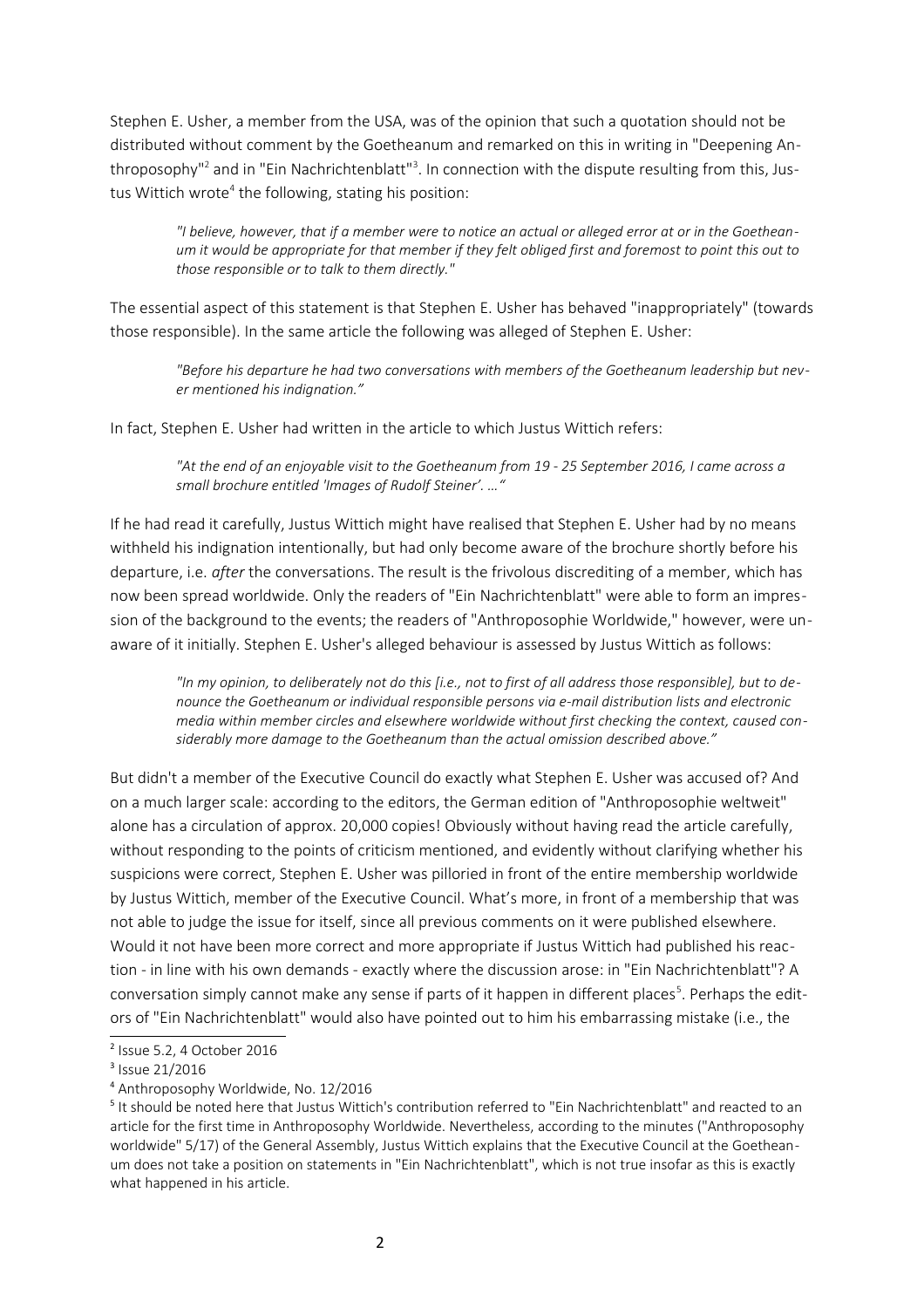false assertion that Stephen E. Usher had deliberately held back his indignation) before publication, prompting a possible correction, which the editors of "Anthroposophie weltweit" did not do.

Stephen E. Usher justified his actions as follows<sup>[6](#page-2-0)</sup>:

*"I took my concerns directly to the membership for two reasons: Firstly, because of the seriousness of what the Goetheanum is doing, and secondly because I realized that because of the culture prevailing at the Goetheanum, the leadership would do anything to prevent my concerns from being heard by a wider public."[7](#page-2-1)*

In fact, Justus Wittich's behaviour confirmed Stephen E. Usher's assumptions, since he merely presented his own view to the readers of "Anthroposophy Worldwide", depriving the members of the necessary basis for judgement in the form of the preceding correspondence which had appeared in "Ein Nachrichtenblatt".

Another aspect of Justus Wittich's article:

*"A number of members adopted the views of Stephen E. Usher and took up their pens - both publicly in* Roland Tüscher's paper<sup>[8](#page-2-2)</sup> and in outraged letters to the Executive Council of the Goetheanum."

Justus Wittich thus accuses the members of having "adopted" Stephen E. Usher's view instead of forming their own judgement. What gives Justus Wittich the right to make such insinuations about the members? I am grateful to have been made aware of the matter and have personally formed my own opinion on this matter. As a reader of "Ein Nachrichtenblatt", I was able to do so. Those who had only read "Anthroposophy Worldwide" could not arrive at an independent judgement due to a lack of basic facts, as has already been explained; at that point in time, $^9$  $^9$  they could only have adopted the view of Justus Wittich. Should it not have been possible for members to expect one of the leaders of the Executive Council of the General Anthroposophical Society to provide comprehensive and non-selective information which would create the necessary conditions for independent judgement?

At the end of his article, Justus Wittich wrote:

*"But if this controversy conceals a lack of understanding or dissatisfaction with the current course of the Goetheanum or the leadership of the General Anthroposophical Society, we should openly engage in conversation[10](#page-2-4) about it within the membership."*

An irritating question. Is it just rhetorical? It was already clear at this time that Stephen E. Usher and a number of other members obviously did not see it as the task of the Goetheanum to publish tenden-

<span id="page-2-0"></span><sup>&</sup>lt;sup>6</sup> "Ein Nachrichtenblatt", No. 22/2016

<span id="page-2-1"></span><sup>&</sup>lt;sup>7</sup> It is an open secret that the selection of member letters published in Goetheanum publications does not always take place in the sense of a balanced method of reporting which would inform members as objectively as possible. This has been common practice for decades, but has increased considerably since the discontinuation of the weekly newsletter "Was in der Anthroposophischen Gesellschaft vorgeht" in 2011, which was founded by Rudolf Steiner in 1924. Naturally, such an approach is denied by the publishers and is difficult to prove. But that isn't actually necessary; there have been enough experiences similar to the one Stephen E. Usher has encountered.

<span id="page-2-2"></span><sup>8</sup> This means "Ein Nachrichtenblatt"

<span id="page-2-3"></span><sup>&</sup>lt;sup>9</sup> A corrective reaction by Stephen E. Usher was not published until 2 months later in "Anthroposophy worldwide" 12/17.

<span id="page-2-4"></span><sup>&</sup>lt;sup>10</sup> This conversation had already begun. It all started in "Ein Nachrichtenblatt". But Justus Wittich did not participate in it. His contribution had appeared in another "location". However, a conversation can only be truly open and fruitful if it is conducted or written in the same location.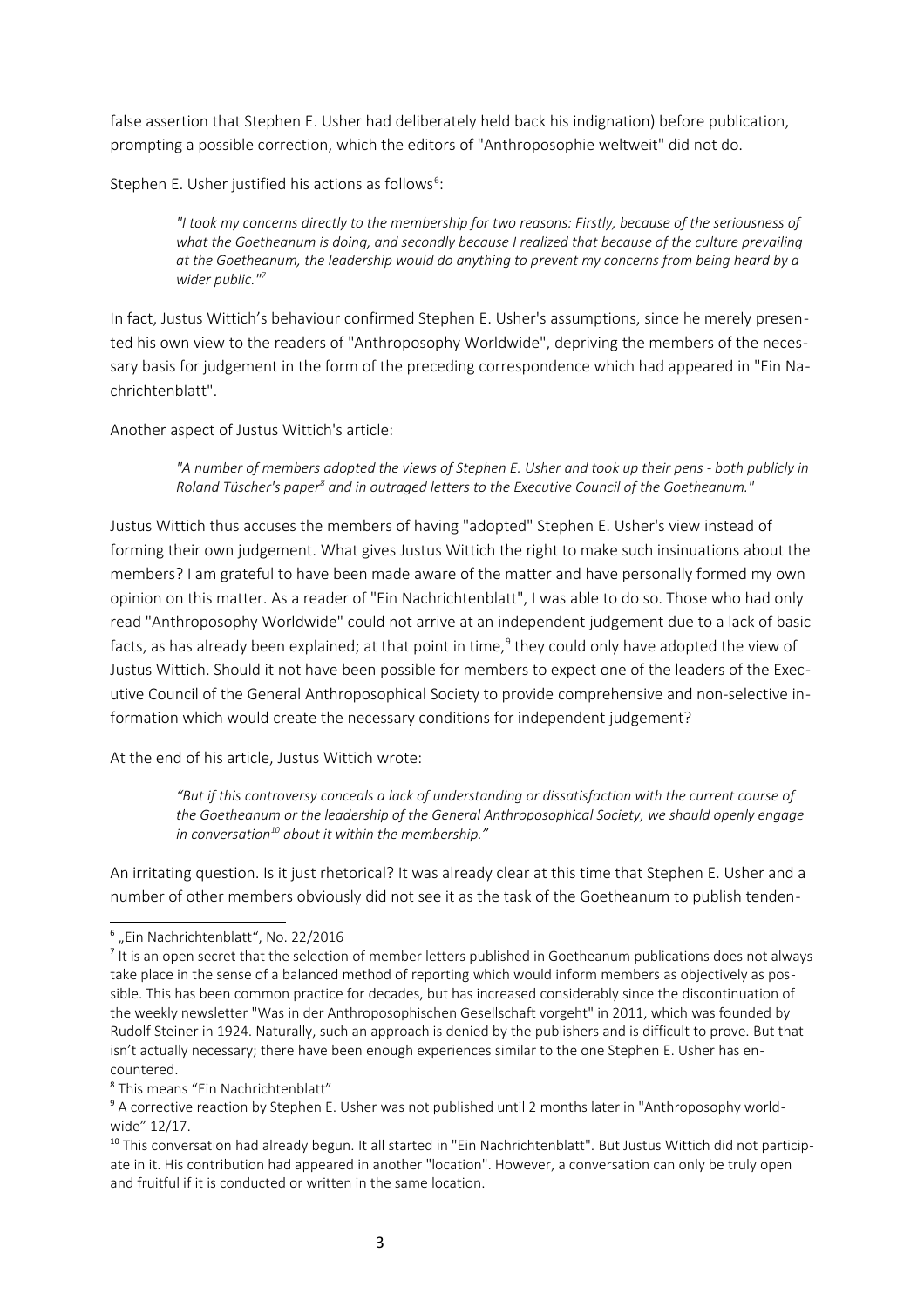tious citations, such as the one by Helmut Zander, without comment, especially on Rudolf Steiner's 155th birthday. There was indeed, therefore, an obvious lack of understanding or dissatisfaction in the sense formulated by Justus Wittich. What else had to happen to make him engage in the conversation that had already begun, a conversation that he himself is asking for?

Has not the unjustified and irrevocable discrediting of a member (Stephen E. Usher) by a member of the Executive Council caused at least considerable moral damage? Could a member not have expected an apology and correction from Justus Wittich?

## II "Criticism should be organic"?

In "Anthroposophy worldwide" 6/17 an article was published with the title "Criticism should be organic", which Wolfgang Held wrote as "Spokesman for the Goetheanum" by order and on behalf of the Executive Council and the Goetheanum Leadership. At the beginning it says:

*"The Goetheanum is currently being confronted with insinuations and assertions that were also made at the General Assembly. Wolfgang Held describes the circumstances and advocates a kind of criticism that promotes conversation."*

The background to these alleged "insinuations and assertions" was the decision to paint over the wallpaintings created by Andrea and Christian Hitsch based on motifs by Rudolf Steiner (they were painted in the foyer in front of the Foundation Stone Hall), as well as the situation surrounding the location of the model of the first Goetheanum. Leonhard Schuster commented on this at the 2017 Annual General Meeting in connection with the discharge of the Executive Council. Here, too, it is symptomatic that the reader of "Anthroposophy Worldwide" is deprived of the basis of knowledge and is only presented with the view of the Goetheanum spokesman.

However, the "description of the circumstances" made by Wolfgang Held does not correspond to the facts, as Leonhard Schuster states in a correction $11$ . This has been available to the Goetheanum Leadership and the editorial staff for publication since mid-June 2017. Wolfgang Held has not yet corrected the untrue allegations.

Wolfgang Held continues:

*"Rudolf Steiner's arithmetic of insight that one step in knowledge should correspond to two in morality probably also applies to objections: A step in criticism requires two steps in solidarity and empathy. If they are missing, the criticism does not lead to conversation, but poisons the conversation - the criticism becomes an instrument, becomes an attack".*

To refer here in this way to Rudolf Steiner appears a questionable procedure, the original quotation which this "transformation" of Wolfgang Held $^{12}$  $^{12}$  $^{12}$  presumably refers to is found in "How Does One Attain Knowledge of the Higher Worlds?" (GA 10):

*"This golden rule is as follows:* For every one step that you take in the pursuit of higher knowledge, take three steps in the perfection of your own character.*"*

<span id="page-3-1"></span><span id="page-3-0"></span><sup>&</sup>lt;sup>11</sup> The contents presented by Leonhard Schuster at the Annual General Meeting were published in "Ein Nachrichtenblatt" No. 9/2017. Leonhard Schuster's subsequent correction of Wolfgang Held's article, whose reprint in "Anthroposophy Worldwide" has so far been refused, can be found in "Ein Nachrichtenblatt" No. 12/2017  $12$  On 12 June 2017, the author asked Wolfgang Held whether he referred to Rudolf Steiner's reference in GA 10. An answer is still outstanding in June 2018.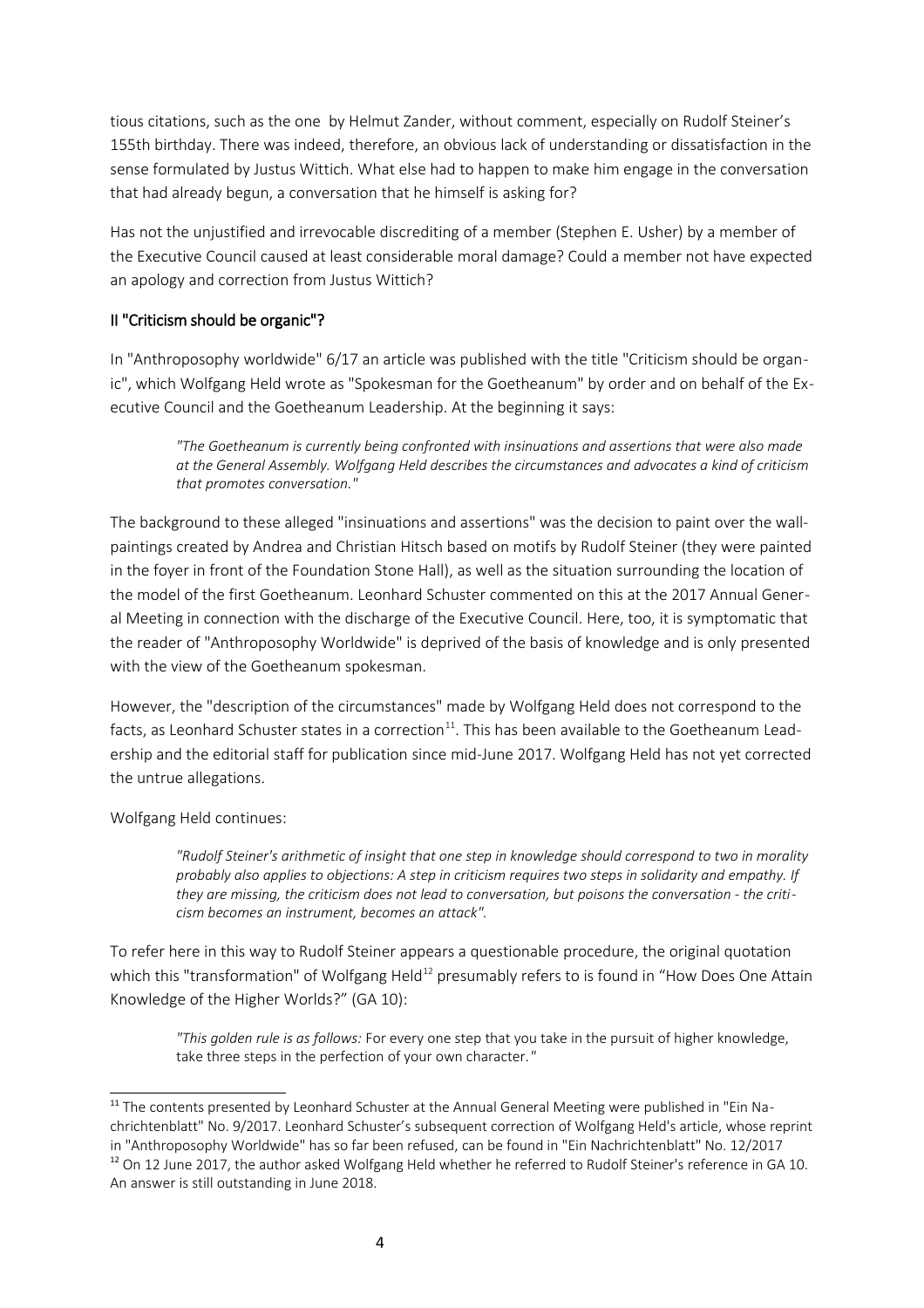Wolfgang Held replaces "higher knowledge" with "criticism" and "the perfection of your character" with "solidarity and empathy". Is it not rather Wolfgang Held who attacks the alleged critics with this quotation, which has been changed in a very questionable way, implying that they lack empathy and solidarity?

*An interposed question seems necessary here: For whom should "critics" develop more empathy and solidarity? It seems that this can only mean the Executive Council or the Goetheanum Leadership. But where is empathy and solidarity with Andrea and Christian Hitsch, Rudolf Feuerstack and all the members who care about their work? Doesn't the expectation of empathy and solidarity towards the leadership of the Society expressed here mean that these seem to be more important than the knowledge of facts and truth?*

And isn't it this contribution that poisons the situation with untrue claims - on behalf of the Executive Council, the Goetheanum Leadership, even the entire Goetheanum? If Rudolf Steiner's so-called "cognitive arithmetic" is being referred to by Wolfgang Held, then the very first condition mentioned in "How Does One Attain Knowledge of the Higher Worlds?" would probably have been appropriate:

*Devotion to truth and knowledge.[13](#page-4-0)*

The relationship any individual has to these aspects of the path of schooling should remain their personal affair. However, special care is certainly required and to be expected in the area of knowledge of the facts and the truthfulness of statements within public works in the journalistic field, especially before members are publicly criticised or pilloried.

## III. From a conversation with Justus Wittich

At a meeting with Justus Wittich on 24 April 2017, following the General Meeting, I drew his attention, both verbally and in writing, to various incorrect reports from the General Meeting in the weekly magazine, including these:

*"Benjamin Kolass of the German National Society commented with regard to the group's[14](#page-4-1) publication as follows: 'it is hardly in line with anthroposophical culture to call for resignations in the Christmas edition'"[15](#page-4-2) .* 

The fact of the matter is: There is no Christmas issue of "Ein Nachrichtenblatt" in which "resignations" were called for! Wolfgang Held accepted this untrue assertion without checking whether it even corresponds to the facts. Journalistically this is negligent at the very least and, since it concerns the discrediting of a member initiative, also morally questionable for a spokesman of the Goetheanum.

As a member of the Society, having pointed out these errors, I would have expected Justus Wittich and Wolfgang Held to make a correction and at least include a corresponding note in the minutes of the General Meeting. Benjamin Kolass would also have been expected to correct his untrue assertion. I had written to him on 10 April 2017 and asked him to name the Christmas issue in which the demand for resignation had supposedly appeared, but there was no reply. An oversight could certainly have been cleared up quickly, but that did not happen. So this false assertion - reproduced several times simply remains out there. And this in a Society in which one should feel particularly committed to knowledge and truth.

<span id="page-4-0"></span><sup>&</sup>lt;sup>13</sup> "How Does One Attain Knowledge of the Higher Worlds?", Rudolf Steiner, GA 10

<span id="page-4-1"></span><sup>&</sup>lt;sup>14</sup> The "group" obviously refers to the applicants.

<span id="page-4-2"></span><sup>15</sup> "Das Goetheanum", No. 17 / 2017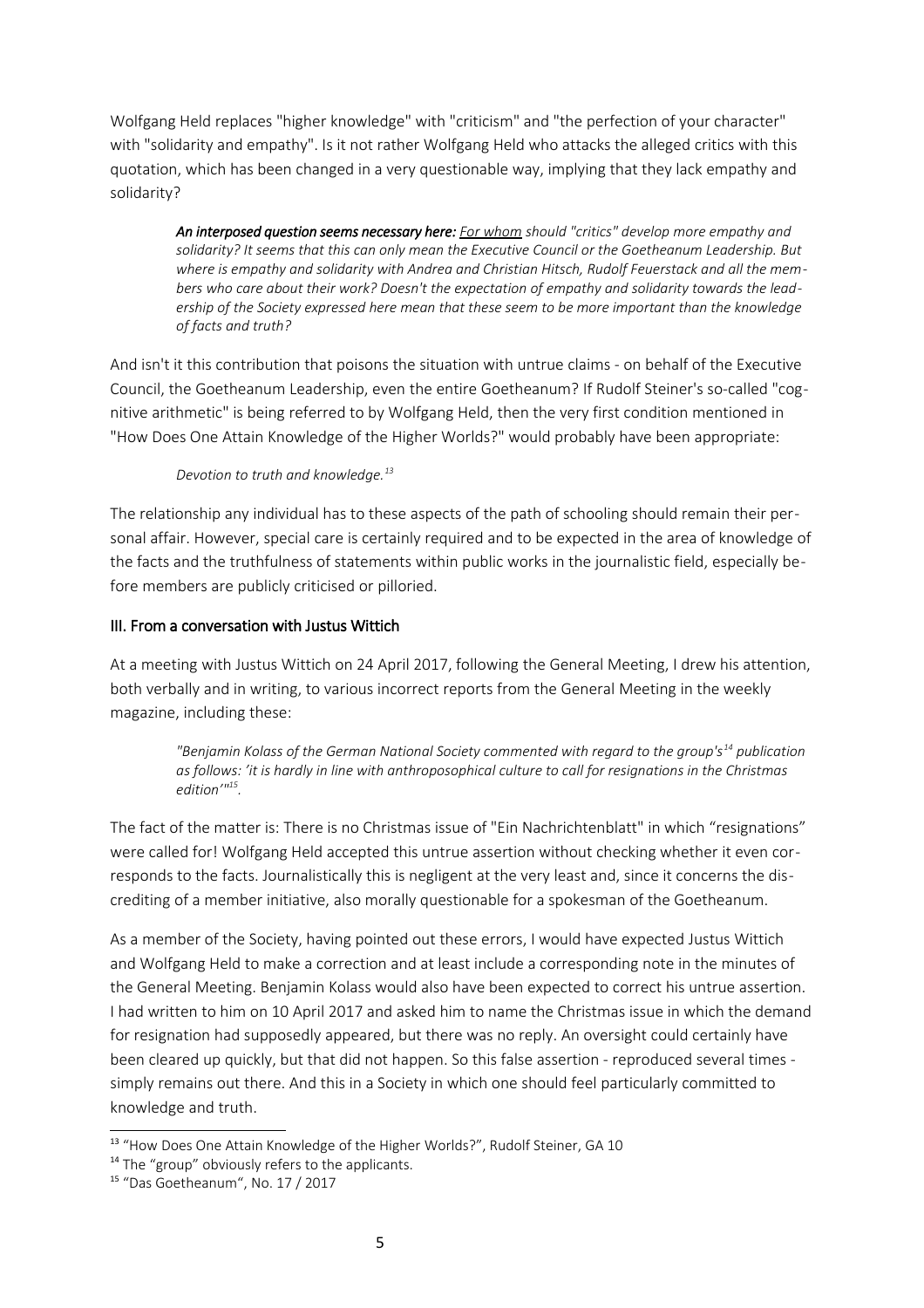With regard to the motion to repeal the 1935 exclusion of the Council members, Wolfgang Held summarized Peter Selg's contribution in "Das Goetheanum" No. 17 of 21 April 2017:

*"This [the rehabilitation of Ita Wegman and Elisabeth Vreede] had long since happened."*

Concerning this completely distorted representation, I provided Justus Wittich on 24 April 2017 with a written account of what Peter Selg had actually said:

*Peter Selg did not say this; rather, he made it clear that there can be no question of rehabilitation with regard to the Society and he asked or rather expressed his hope that a clear step could be taken at the General Assembly in the direction of what the motion called for. In addition, he pointed to incorrect or incomplete representations in the research by Uwe Werner and in the 'Amendment' by Gerald Häfner.*

More precisely: On the contrary, Peter Selg said, according to his own statements:

*"It might seem that Ita Wegman's 'rehabilitation' has long since taken place as a result of the facts or the life she has lived - so through the work of the medical section at the Goetheanum. And one could also suggest - and one often says this - that the former members of the Executive Council have long been positively connected with each other in the spiritual world. However, rehabilitation on earth is something completely different - and of essential importance. Rudolf Steiner had repeatedly pointed out how important earthly consciousness is - for the spiritual world too. And one must also bear in mind that no victim of National Socialism has been "rehabilitated" by the fact that the hierarchies in the spiritual world have taken care of him. Rather, much has been done in recent decades to come to terms with the 'blatant' misery inflicted on these victims on earth and to give them back their name, their meaning and thus their dignity. This is also urgently needed in the Anthroposophical Society - indeed absolutely crucial".* 

*"... It cannot be said that the annulment of the decisions of 1935 [in 1949] was only omitted out of 'respect for the deceased'[16](#page-5-0). Instead, the verdict against Ita Wegman and Elisabeth Vreede in their activities as Council members persisted - and the "Memorandum" was withdrawn for current socio-political reasons. Also, the removal of such an indictment from circulation is something completely different than the denial or factual refutation of its content".*

Would it not have been appropriate, especially in accordance with the claims that we formulated ourselves, for a correction to have been made? The minutes of the General Assembly also gave a completely distorted account of Peter Selg's speech. It was only through Peter Selg's personal intervention that "Anthroposophy Worldwide" 6/17 replaced the text of the minutes with, as Paul Mackay, Justus Wittich and Oliver Conradt call it there, "a more precise summary of his speech". Peter Selg himself wrote in "Das Goetheanum" No. 22 (bold print by Th. Heck):

*"Based on several letters to the editor I would like to point out: The description of Wolfgang Held in his short summary of the AGM debate on Motion 6 (Wegman/Vreede), according to which I had described Ita Wegman's rehabilitation as "long since done", does not correspond to what I said - nor does the short protocol in "Anthroposophy worldwide" No. 5/2017. My actual words have been published in "Anthroposophy worldwide" No. 6."*

The appendix contains a comparison of the two, so that the reader can form his own opinion of what is understood here as a "more precise summary".

The fact that attention was drawn to these misrepresentations by a "simple member" had no effect; it required Peter Selg's direct intervention. In this sense, Stephen E. Usher's justification for addressing the public immediately is quite understandable and obviously appropriate.

<span id="page-5-0"></span><sup>&</sup>lt;sup>16</sup> See also the request to Motion 6 by Gerald Häfner, "Anthroposophy Worldwide" 5/17.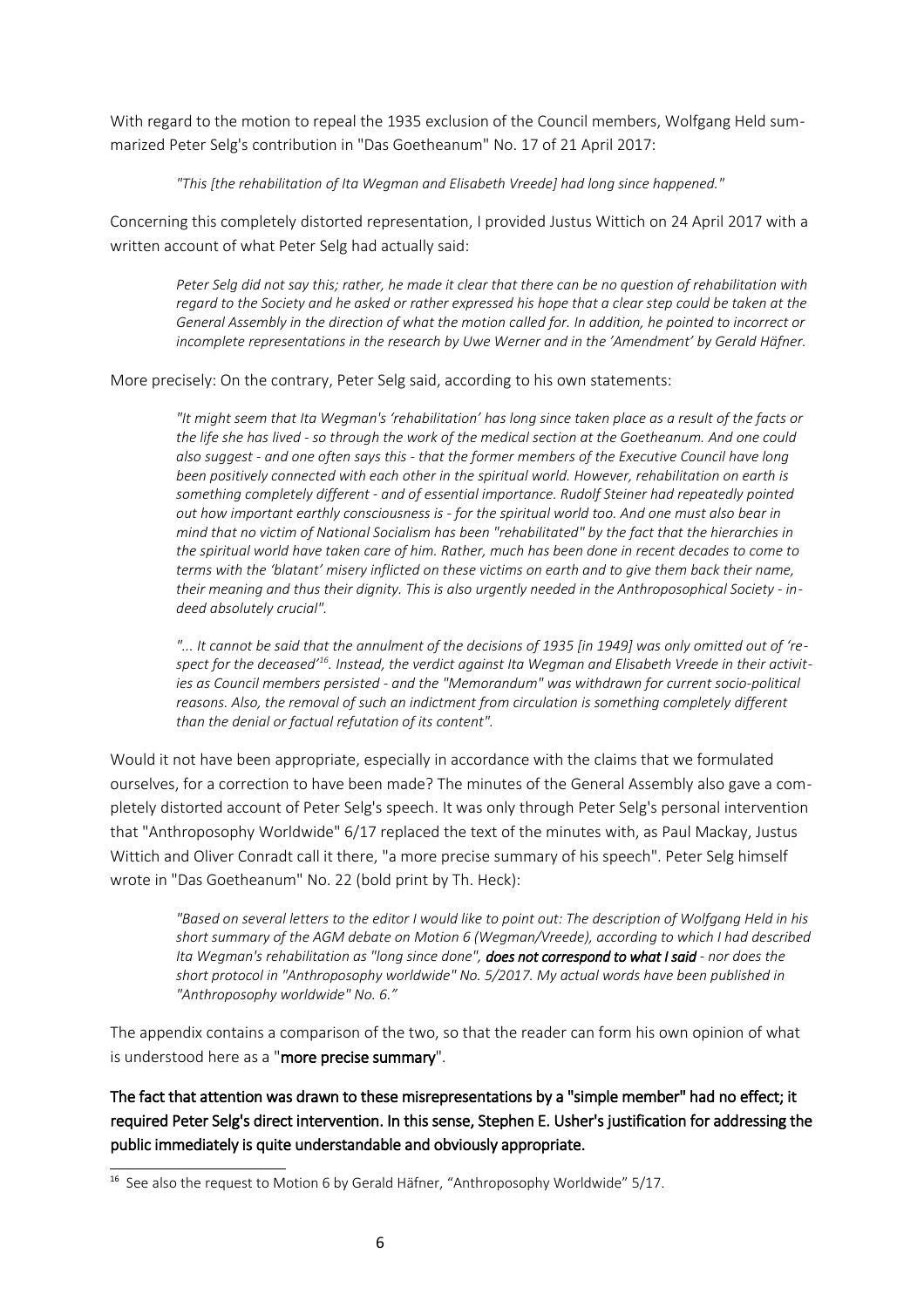Both Justus Wittich and Wolfgang Held claim in their contributions that there is a willingness to have conversation. I ask you to understand this present contribution in that spirit. The space for discussion is "Anthroposophy worldwide". If the offer of a discussion is meant seriously, nothing should stand in the way of an unabridged publication of this article there, including the appendix, so that members are in a position to form their own opinions and thus to participate in the discussion in a meaningful way.

*Thomas Heck*, 11 September 2017, rev. 3 July 2018

## Appendix

Comparison of the protocol reproduction from AWW 5/17 with what Peter Selg actually said, published in AWW 6/17 and referred to there as the "more precise" version. The paragraphing was added later for better comparability, as were the highlights.

| <b>Minutes</b>                                                                                                                                                                                                                          | <b>Correction by Peter Selg</b>                                                                                                                                                                                                                                                                                                                                                                                                                                                                                                                                                                                                       |
|-----------------------------------------------------------------------------------------------------------------------------------------------------------------------------------------------------------------------------------------|---------------------------------------------------------------------------------------------------------------------------------------------------------------------------------------------------------------------------------------------------------------------------------------------------------------------------------------------------------------------------------------------------------------------------------------------------------------------------------------------------------------------------------------------------------------------------------------------------------------------------------------|
| "Anthroposophie Worldwide" 5/17                                                                                                                                                                                                         | "Anthroposophie Worldwide" 6/17                                                                                                                                                                                                                                                                                                                                                                                                                                                                                                                                                                                                       |
| The consultation on Motion 6 continues with a                                                                                                                                                                                           | The consultation on Motion 6 continues with a                                                                                                                                                                                                                                                                                                                                                                                                                                                                                                                                                                                         |
| contribution by Peter Selg (Arlesheim/ch). He                                                                                                                                                                                           | contribution by Peter Selg (Arlesheim/ch). He first                                                                                                                                                                                                                                                                                                                                                                                                                                                                                                                                                                                   |
| first thanks Justus Wittich for asking him to con-                                                                                                                                                                                      | thanks Justus Wittich for asking him to contribute                                                                                                                                                                                                                                                                                                                                                                                                                                                                                                                                                                                    |
| tribute to this debate.                                                                                                                                                                                                                 | to the debate.                                                                                                                                                                                                                                                                                                                                                                                                                                                                                                                                                                                                                        |
| The rehabilitation of Ita Wegman and Elisabeth<br>Vreede has long since taken place in the spiritual<br>world. On earth also much has happened in the<br>direction of rehabilitation because of the reality<br>of the medical movement. | One could be of the opinion that the rehabilita-<br>tion of Ita Wegman has long since taken place<br>(among other things through the positive work<br>that is being done by the Medical Section) and<br>that Ita Wegman and Elisabeth Vreede have long<br>been reunited with their former colleagues in the<br>spiritual world. But their rehabilitation on earth -<br>which would include the clarification and expos-<br>ure of the injustice done to the two women $-$ is a<br>different matter altogether and needs to happen.<br>Rudolf Steiner always emphasized the import-<br>ance of earthly thinking processes and actions. |
| He is nevertheless grateful for the discussion that                                                                                                                                                                                     | Peter Selg is therefore grateful for the impulse                                                                                                                                                                                                                                                                                                                                                                                                                                                                                                                                                                                      |
| was initiated by the motion.                                                                                                                                                                                                            | arising from the motion.                                                                                                                                                                                                                                                                                                                                                                                                                                                                                                                                                                                                              |
| Do we really agree on the impulses given by Ita                                                                                                                                                                                         | The interpretations of the events at the 1949                                                                                                                                                                                                                                                                                                                                                                                                                                                                                                                                                                                         |
| Wegman and Elisabeth Vreede? Peter Selg as-                                                                                                                                                                                             | General Meeting quoted by Uwe Werner were, in                                                                                                                                                                                                                                                                                                                                                                                                                                                                                                                                                                                         |
| sumes that, in 1949, an initiative to include the                                                                                                                                                                                       | this form, not historically correct - the withdraw-                                                                                                                                                                                                                                                                                                                                                                                                                                                                                                                                                                                   |
| two women again in the Executive Council would                                                                                                                                                                                          | al of the Memorandum from the bookshops at                                                                                                                                                                                                                                                                                                                                                                                                                                                                                                                                                                                            |
| have had no chance. Neither would he set too                                                                                                                                                                                            | the time had to do with day-to-day politics and                                                                                                                                                                                                                                                                                                                                                                                                                                                                                                                                                                                       |
| much store in Poppelbaum's conciliatory gesture.                                                                                                                                                                                        | definitely did not constitute a "peace offering". A                                                                                                                                                                                                                                                                                                                                                                                                                                                                                                                                                                                   |